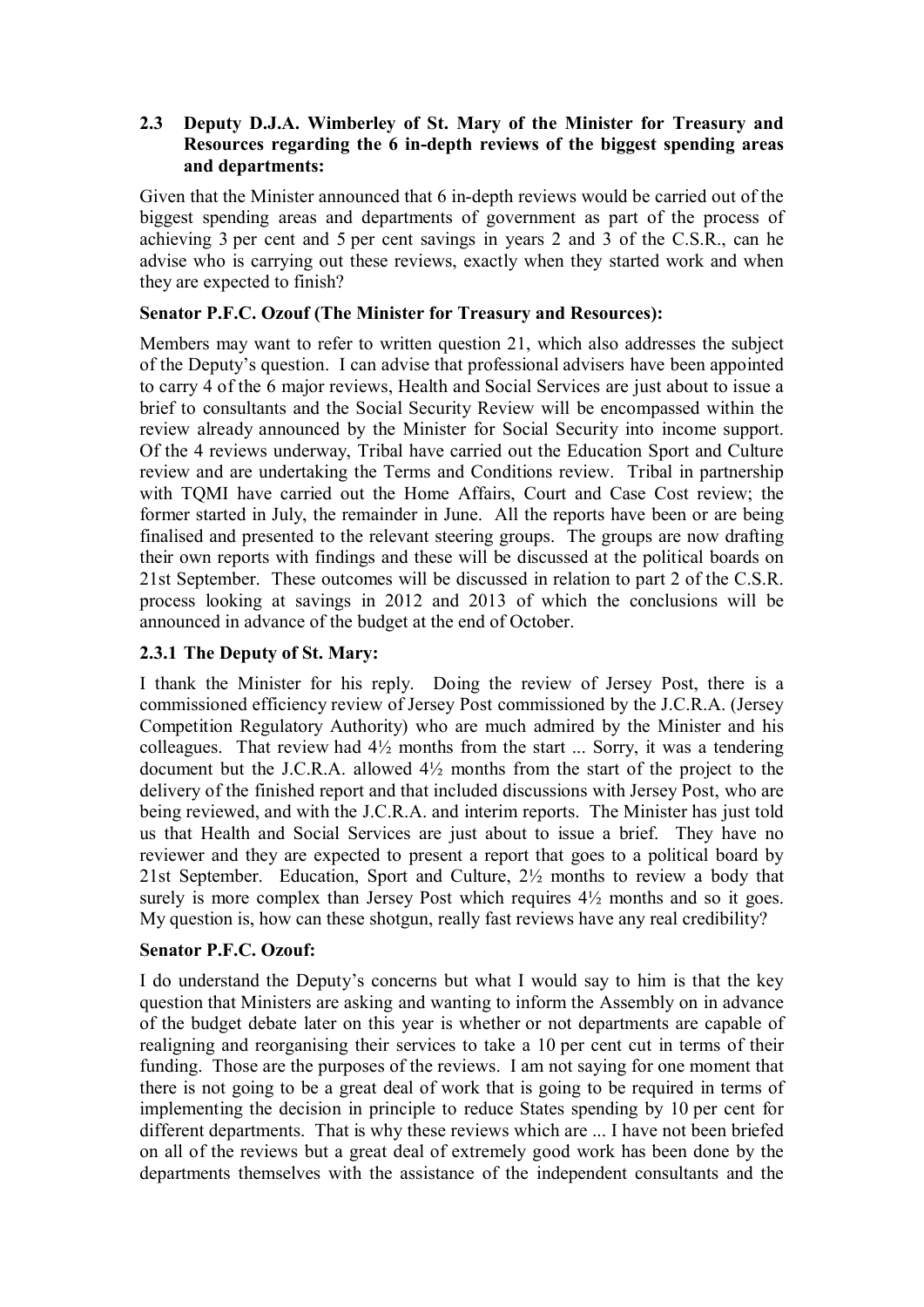independent reviewers and from everything that I can see so far there are some really good ideas in terms of budget reductions and how to deliver them.

# **2.3.2 Deputy M.R. Higgins of St. Helier:**

The Minister mentioned Tribal and TQMI. For the benefit of all the Members, would he explain who they are and what experience they have?

### **Senator P.F.C. Ozouf:**

Both entities… Tribal perhaps will be better known to Members because they have carried out similar efficiency reviews for the States of Guernsey and were central in the States of Guernsey decision to make a number of efficiency savings at the end of last year. If the Deputy wants more information on those 2 firms, I am happy to circulate some information about them but they are leading consulting agencies in terms of assisting governments, assisting organisations such as the States of Jersey in terms of driving efficiencies.

## **2.3.3 Deputy G.P. Southern:**

When he circulates the information, could he also outline the terms of reference given to Tribal and TQMI?

#### **Senator P.F.C. Ozouf:**

I think the terms of reference have been circulated, but I am happy to re-circulate them.

## **2.3.4 Deputy M. Tadier:**

The Minister may be aware that there seems to be some disagreement within the Council of Ministers as to which Ministries are leaner than others. With that in mind, will the Minister explain what would happen if, in fact, a particular department is found to be completely lean, that there is no fat or not the fat that was hoped for, will the 3 per cent and 5 per cent cuts still be going ahead?

#### **Senator P.F.C. Ozouf:**

If I may just correct the context. The Treasury announced previously earlier this year that unchecked the Island faced a total deficit of £100 million. That was as a result of the global downturn affecting our income, decisions on spending and putting on to the table all the necessary contingency amounts that the States have and we need to find a solution to that. We are going to be proposing changes inevitably in terms of taxation, but the decision on taxation is going to be guided by how much we can target in terms of savings. So as far as unity on the Council of Ministers is concerned, I have to speak as I find, and I find the Council more united in a determination to drive efficiencies within the whole of the public sector and to present to States Members as detailed reports as we can in terms of efficiencies and projects to completely deliver the most services in the most efficient manner. Inevitably, there are going to be some discussions about which departments can take more and which departments can take less and that is the whole work that is going to be going on in the next few weeks as we work through now the second stage of the Comprehensive Spending Review.

## **2.3.5 Deputy M. Tadier:**

Does the Minister acknowledge that inefficiencies can be both financial as well as operational, so a system can be inefficient because too much money is being spent or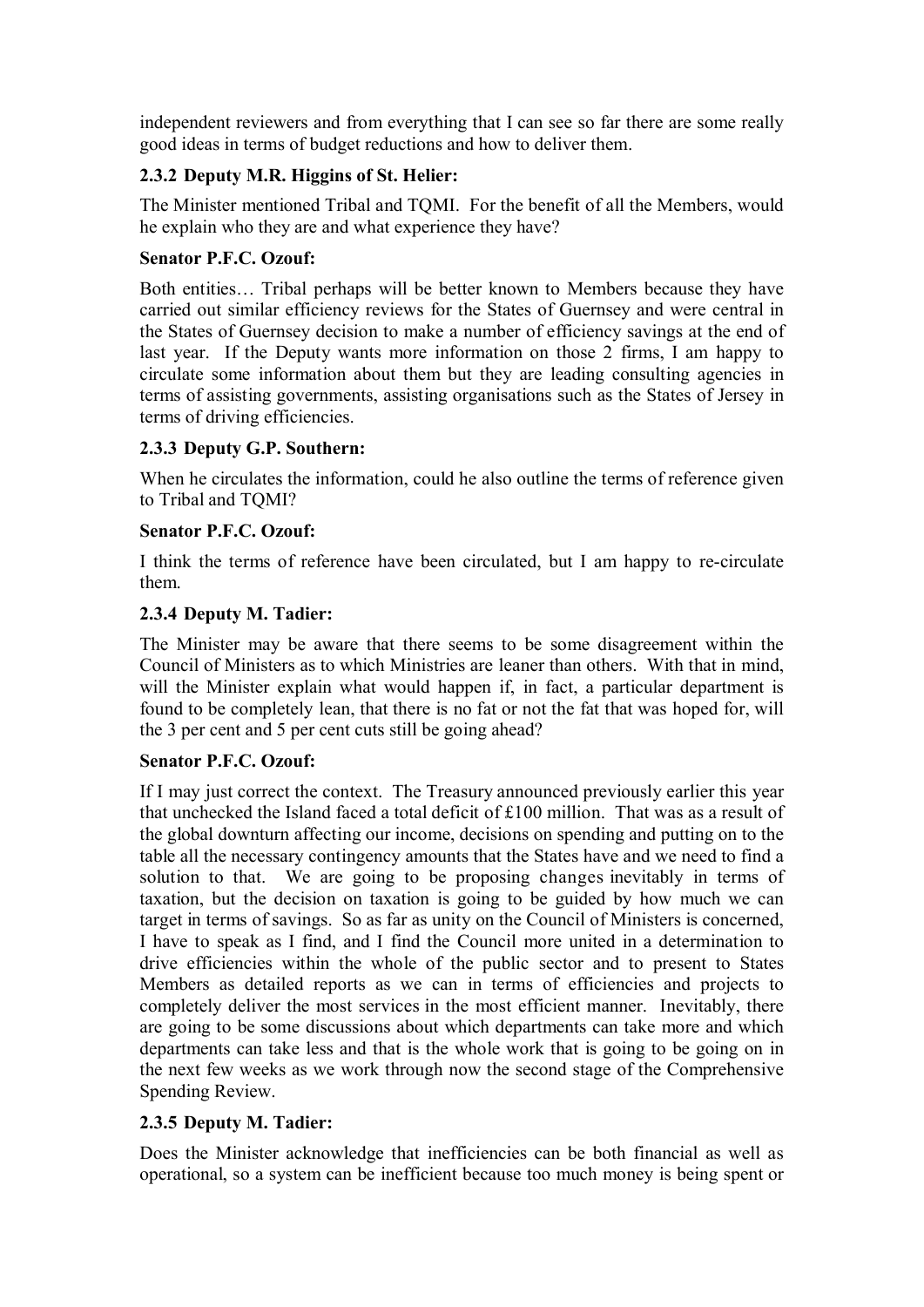wasted but a system can also be inefficient because not enough funding or not the correct funding and the correct facilities or staffing is being given, and therefore that also is an inefficiency in the system which will necessarily have social and possibly financial implications?

## **Senator P.F.C. Ozouf:**

If the Deputy is talking about efficiency in terms of departments not having the right resources, the right I.T. (Information Technology) systems, the right structures in order to perform their work, then I would agree with him and that is why one of the repeated refrains that I am gong to be saying in the Business Plan debate is that the restructuring costs, the restructuring one-off amounts of money which Members have targeted in order not to make some difficult decisions in the Business Plan, must be kept intact because I recognise that if we are going to save money in delivering services not only are we going to have to make some restructuring arrangements that are going to require an upfront cost, the departments are also going to have to have access to money for, for example, new I.T. systems which are going to make them more efficient and going to deliver their services - and I hope better services for the public.

# **2.3.6 Deputy G.P. Southern:**

In the light of his answer to question 19 today, can the Minister explain to Members why Social Security was largely exempt from making these drastic cuts and yet now seems to be subject to this sort of analysis and suggestions that it does make major cuts?

# **The Deputy Bailiff:**

I do not think, Deputy, that supplementary relates to the subject matter of the question but as the Minister raised the question in his own answer I will direct him to answer it.

## **Senator P.F.C. Ozouf:**

I think the Deputy wanted to ask about the question as it relates to the major review of Social Security. First of all, I would say that drastic cuts are exactly what the U.K. (United Kingdom) Government is having to do because the U.K. Government has done what Deputy Southern wishes to do, which is not to match income and expenditure every year and to start borrowing and to start going down that slippery slope. If we adhere to his view of the world we will be having to have drastic cuts. In relation to Social Security, there is going to be a discussion with Social Security about the whole of their budget; £66 million of their budget, £99 million for income support, £66 million for supplementation. We need to look at the cost that the States incurs in terms of putting money into the social security system and we did not put a 10 per cent cut across the whole of their budget recognising that supplementation almost was in perhaps the tax F.S.R. (Fiscal Strategy Review) project itself. That is something I know the Deputy agrees with looking at the issue of the cap and certainly, as we go forward, we are looking at how we can reduce that supplementation amount of money as appropriate with the forms and there are constructive discussions going on with Social Security.

## **2.3.7 The Deputy of St. Mary:**

We have learnt now that these reviews - these wonderful reviews of the 6 major areas - are not going to give Ministers suggestions of cuts, they are not going to have worked out cuts. We are going to find out whether the departments are capable of